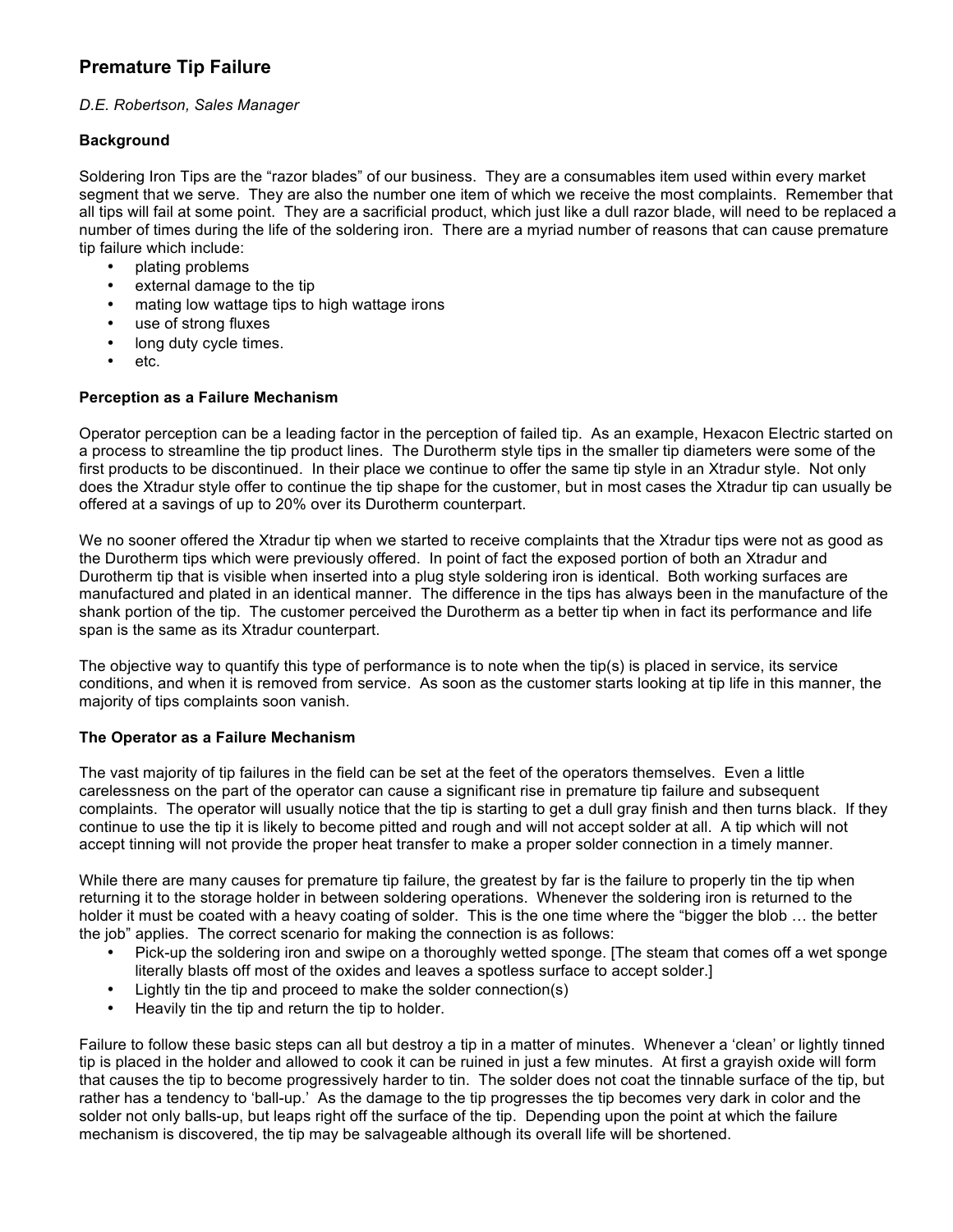## **Analyzing the Failure**

The first step in analyzing a tip failure is to go back to the basics and answer a series of questions. How many tips are involved, when were they placed in service, etc. Hexacon Electric provides a *Tip Failure Questionnaire* which is available from the plant or any authorized Hexacon Manufacturing Representative. The key points that this form will investigate are:

- Tip Number.
- Quantity.
- Date purchased / From.
- Solder:
	- Brand Alloy Wire diameter Flux type Activity level Core size
- Soldering Iron:
	- Brand
	- Model
	- Temperature setting
- A description of the Soldering Application [Is it a Manual Soldering Application, Fixtured, Robotic or some other type of soldering operation].
- Your perception of the failure [Right or wrong, the completeness of this section often leads to the failure mechanism].
- How long after being placed into service did any dewetting or fractures appear on the tip surface?
- How long has this tip style been in use at this facility with this model iron?
- Temperature and humidity in the work area.
- Were these tips held in your tool crib? If yes, for how long and under what storage conditions.
- Has your authorized Hexacon Manufacturing Representative been consulted in regards to this problem? If yes who visited and when.

It is important to hold on to failed tips. If Hexacon Electric elects to replace the tips as part of a warranty replacement, we will only replace tips on a one-for-one basis. Additionally, the company will normally need to examine some of the tips to aid in determining the cause of failure.

## **Salvage**

After determining the cause of tip failure the next most often asked question is what, if anything, can be done to salvage the tips that have been damaged. Tips that have not been too heavily damaged can have their life extended somewhat by doing some maintenance on the tips. The following procedure is what I do with my demonstration tips and tips that I utilize at trade shows:

- 1. Heat the tip in a soldering iron to the point where the solder on the tip just becomes molten.
- 2. Wipe all the solder from the tip.
- 3. Remove the tip from the soldering iron and set aside to cool completely.
- 4. Repeat steps 1 3 for all remaining tips.
- 5. Examine the tips and discard any with moderate to heaving pitting or plating failures. They are a lost cause.
- 6. Set up a solder pot [setting between 500°F and no more than 700°F] containing either Sn63/Pb37 or Sn60/Pb40 solder and small container of Rosin, Mildly Activated, flux. Note that even in a no-clean operation you really need the RMA flux to recover the tips. The no-clean fluxes are just not active enough for this operation. In extreme cases the use of RA flux might be advisable.
- 7. Tips that have heavier oxidation [black spots or streaks] may be further cleaned with either a sal amoniac bar or Hexacon Tip Scrubber [TS-10]. Go easy with either of these cleaning tools as both are abrasive and you are already working with a damaged tip.
- 8. Holding the tip in a pair of pliers, first dip the tip in the solder flux and then dip the fluxed tip into the solder pot to a depth which goes up to the top of the original tinning. Hold the tip in this manner for 20 to 30 seconds. Carefully withdraw the tip and set aside.
- 9. Repeat steps 7 8 for the remaining tips.